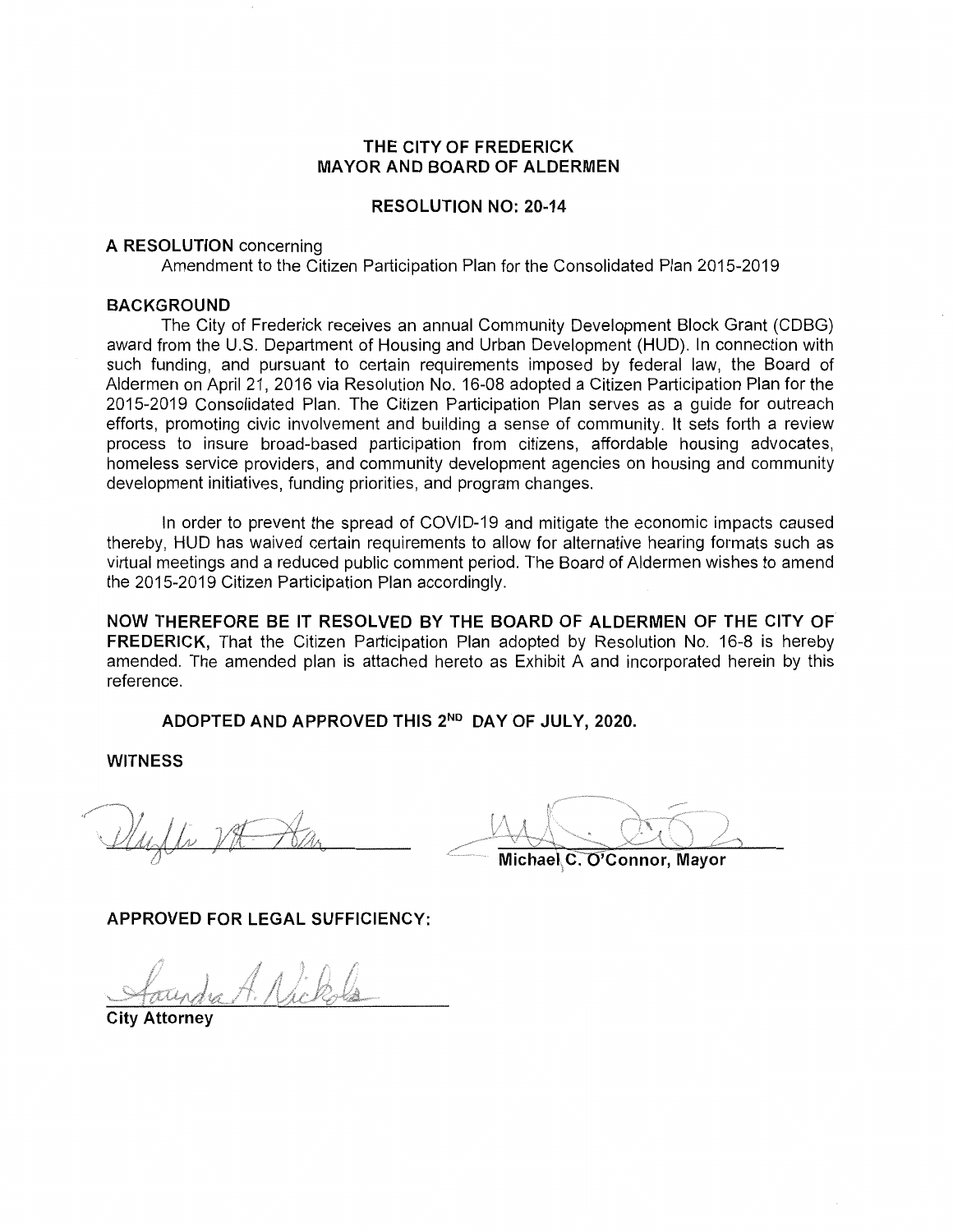### March 2015

## **Citizen Participation Plan**

This Citizen Participation Plan outlines the public participation process that will be used by the City of Frederick Maryland in the planning and implementation of housing and community development programs and activities included within a Consolidated Plan. This process is undertaken in accordance with U.S Department of Housing and Urban Development (HUD) regulations found in 24 CFR Part 91. It is an essential component of Frederick's Consolidated Plan. The programs included in the Consolidated Planning process are the U.S Department of Housing and Urban Development (HUD) Community Development Block Grant Program, other federal, state, local and private sector activities and programs addressing housing and community development needs within the City of Frederick.

The overall goal of community planning and development programs covered by HUD's consolidated planning rule in 24 CFR Part 91 is to develop viable urban communities by providing decent housing and a suitable living environment and expanding economic opportunities principally for low and moderate income persons. Citizens of Frederick are encouraged to participate in the development of housing and community development programs. This participation is of great use to the City in identifying needs, developing priorities and assessing the effectiveness of ongoing activities and programs.

Participation by low and moderate-income persons, residents of blighted areas, residents of predominantly low and moderate-income neighborhoods and of public housing, by minorities, by non-English speaking persons, and by persons with disabilities is especially encouraged. When the Planning and Community Development Department is notified that a significant number of non-English speaking persons are interested in participating in a community development meeting translation assistance will be provided.

The City of Frederick will provide citizens, public agencies, and other interested persons with reasonable and timely access to information and records relating to housing and community development plans and programs and the use of housing and community development funds. There will be open access to all meetings. Documents related to Frederick housing and community development programs will be made available to citizens upon request. Information will also be available to the public through, the City of Frederick web page, brochures, news media and will be available at City Hall.

Persons who have a concern or complaint on housing or community development programs should contact the City of Frederick Department of Planning and Community Development, 140 West Patrick Street, Frederick, MD. Phone 301-600-1499. Persons making telephone calls will be provided a verbal or written response as determined by the Department. Persons submitting written complaints will be provided written responses within 15 working days, where practicable.

### **July 2, 2020 AMENDMENT TO CITIZEN'S PARTICIPATION PLAN**

HUD issued a memo on March 31, 2020 regarding Availability of Waivers of Community Planning and Development (CPD) Grant Program and Consolidated Plan Requirements to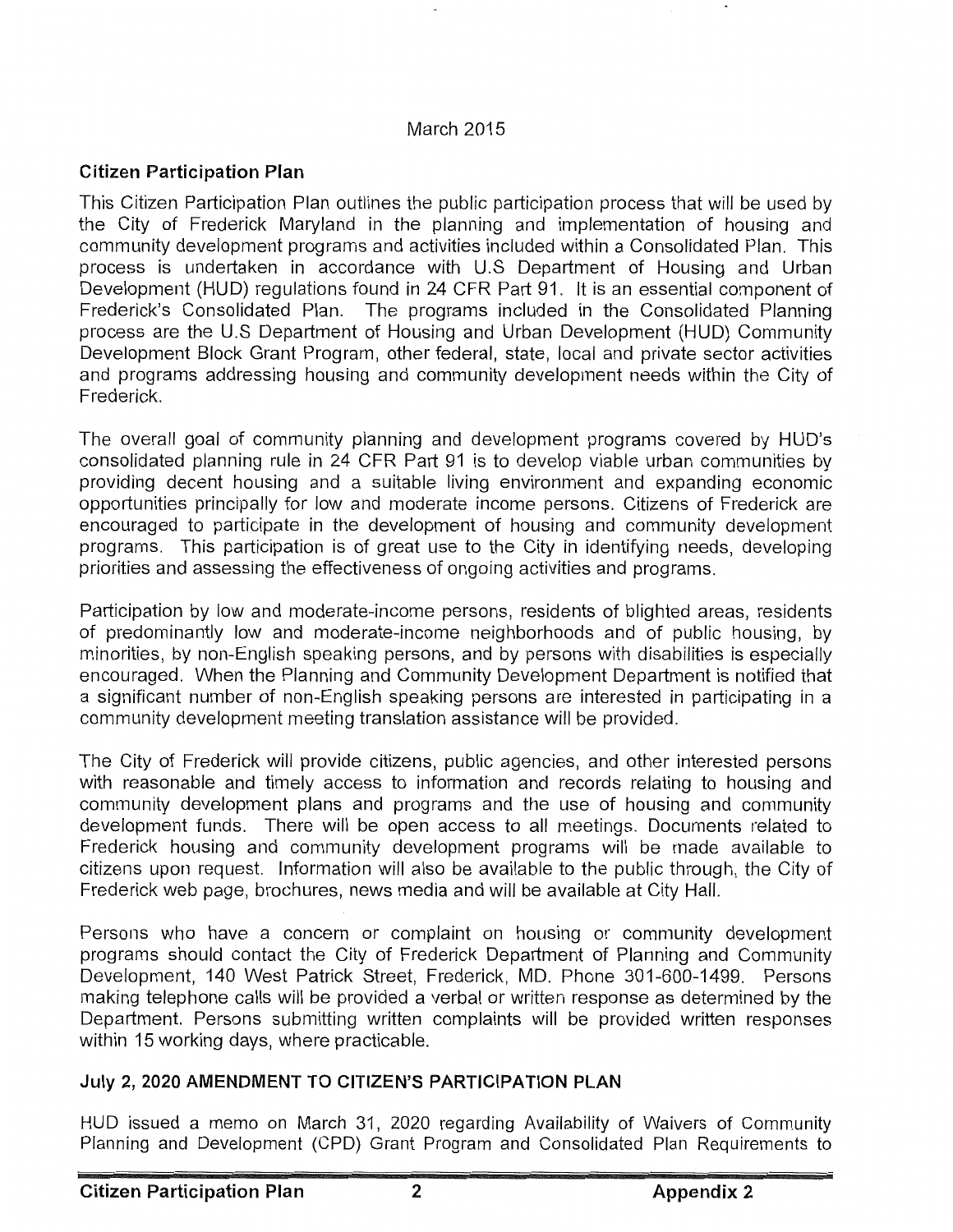Prevent the Spread of COVID-19 and Mitigate Economic Impacts Caused by COVID-19.

These waivers allow for alternative hearing formats (i.e., virtual meetings) and reduced public comment period of 5 days. Waivers 8 and 9 under Consolidated Plan Requirements apply as waiver 8 regarding Citizen Participation Public Comment Period for Consolidated Plan Amendment and waiver 9 is Citizen Participation Reasonable Notice and Opportunity to Comment. The waiver language is provided as an attachment at the end of this plan. In accordance with HUD's direction, this Citizen Participation Plan has been amended with the waivers as noted below under "Public Meetings," "Location," and "Public Comment" sections of this plan.

The Citizen Participation Plan is revised as follows:

- Include virtual public hearings as an allowed method for citizen participation;
- Update the types of declared disasters or emergency events to include terrorism and infectious diseases, such as the recent Coronavirus 19 (COVID-19) pandemic, that may necessitate expedited substantial amendments;
- Provide details on possible actions, including reprogramming of funding and types of  $\bullet$ possible activities, that may be undertaken in response to the COVID-19 pandemic;
- Include provisions relative to Annual Action Plan, Consolidated Plan, Citizen  $\bullet$ Participation Plan, and Community Development Block Grant (CDBG) waivers made available under the Coronavirus Aid, Relief, and Economic Security (CARES Act);
- Make minor edits that do not change current citizen participation policies.  $\bullet$
- $\bullet$ Public comments may be submitted via email ebarnhard@cityoffrederickmd.gov or by leaving a voice mail at 301-600-2842.

Proposed amendments to Plans will be made available for viewing on the City's website: www.cityoffrederick.com

# **Plan Development**

The City's Department of Planning - Community Development Division will be the lead agency for developing Frederick's Consolidated Plan, Annual Action Plan and Consolidated Annual Performance and Evaluation Report (CAPER).

The process for the development of the five-year Consolidated Plan shall be as follows:

- The Department will consult with appropriate City, County and State departments and agencies and with housing, community development and human services organizations, neighborhood organizations and the public at large to compile the background data, to assess and prioritize needs and to develop a Strategic Plan element including specific objectives.
- The Department may obtain the required information by mail and or e-mail survey, interviews with departments and agencies and organizations working in housing and community development and will hold at least one public hearing to seek input on housing and community development needs and possible activities and programs for the planning period. Notice of date time and place of the meeting will be given in a newspaper of general circulation within the City at least two weeks prior to the meeting date.
- Before The City of Frederick adopts a Consolidated Plan or Annual Action Plan, it will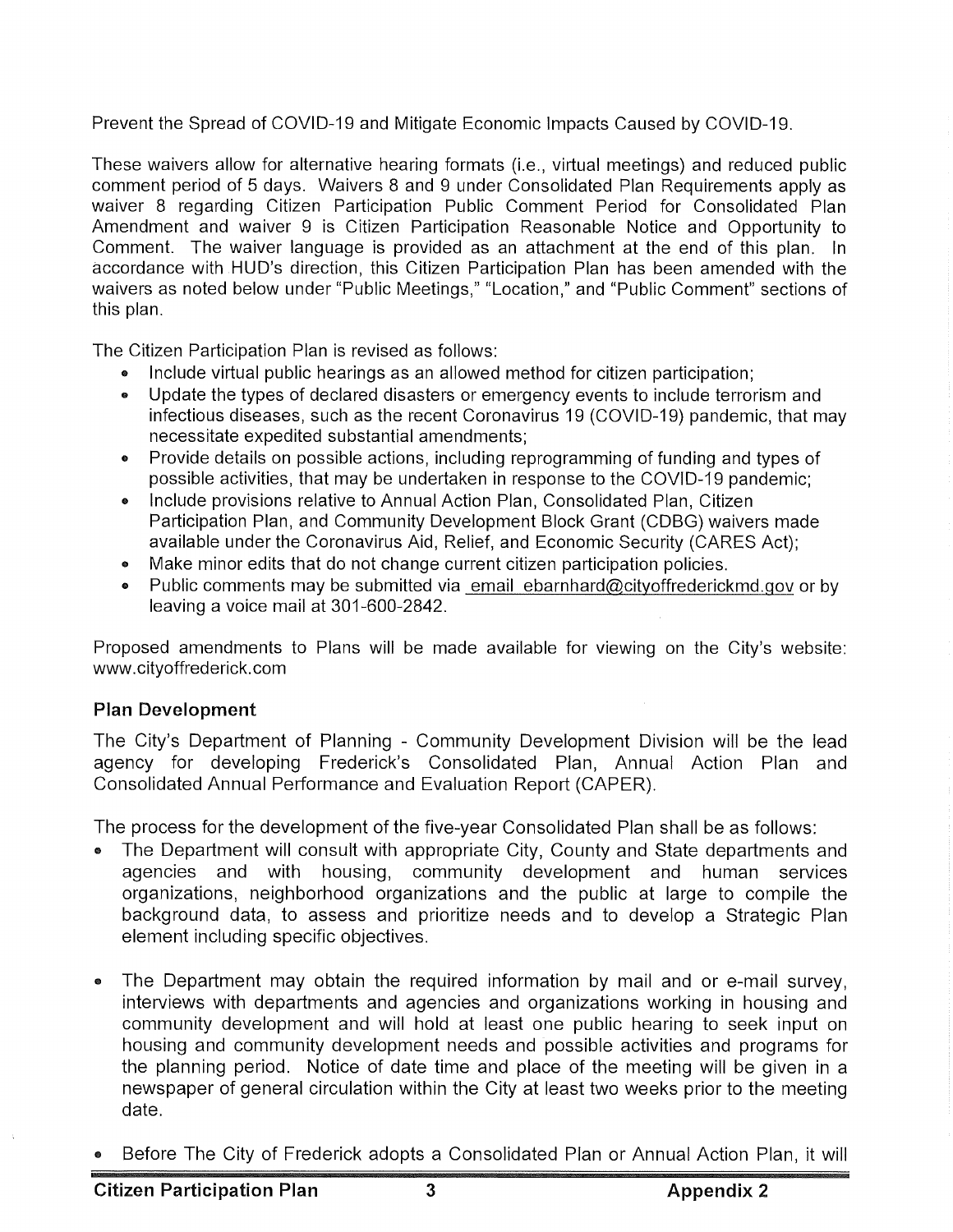make available to citizens, public agencies and other interested parties, information which includes the estimated amount of funds the City expects to receive and the range of community development and affordable housing activities that may be undertaken, including the amount that will benefit very low- and low-income persons. This information will be included in the proposed Consolidated Plan. Information will also be included regarding the City's plans to minimize displacement of persons and to assist any person(s) displaced. Citizens and organizations will be invited to submit specific proposals for review by the Department for inclusion in the Action Plan

- The Department will provide technical assistance to groups that are representative of persons of low and moderate income in developing proposals for funding. The level of assistance to be determined by the Department based on available staff resources. This assistance will not guarantee the provision of funds to the groups.
- The Department shall be responsible for determining if a proposal for an activity is eligible for inclusion in the Annual Action Plan in light of 1) the criteria for meeting a National Objective of the CDBG Program, 2) eligibility requirements for activities under HUD regulations, and 3) the specific objectives of the Consolidated Plan.
- The Department will be responsible for evaluating proposals considered for inclusion in the Annual Action Plan and may employ ad hoc advisors consisting of persons knowledgeable of housing and community development programs to assist in this evaluation of proposals. The public will be given an opportunity to make comments to the Department and ad hoc advisors on all proposed projects and programs at one or more public meetings for that purpose. Notice of the date, time and place of the meeting(s) shall be given in a newspaper of general circulation within the City at least five day (5) prior to the meeting(s) date and will be held virtually. https://www.cityoffrederickmd.gov/CivicAlerts.aspx?AID=6l43
- The Department will propose an Annual Action Plan with funding levels for projects and programs and recommend that plan to the Mayor and Aldermen. Public notice will be given that the plan is available for review and comment no less then 5 days prior to adoption. The notice will summarize the contents and purposes of the plan, locations where the plan is available for review, and how to obtain a copy of the proposed plan. The recommended Plan will be available to persons interested in housing and community development, made available at City Hall, on the City's website, and distributed by other available methods.

# **Mayor and Board of Aldermen Adoption**

Prior to the adoption of a five-year Consolidated Plan, Annual Action Plan, and/or substantial amendment, there will be a 5-day period for public comments. The Mayor and Board of Aldermen will hold a public hearing on the proposed plan/amendment during this comment period. After the 5 -day comment period, the Mayor and Board of Aldermen will consider any comments or views of its citizens received in writing, or orally at the public hearings on the Consolidated Plan, Action Plan, or substantial amendment. The City will attach to the final submission of the Consolidated Plan, Annual Action Plan, or substantial amendment a summary of these comments or views, and a summary of any comments or views not accepted and the reasons why.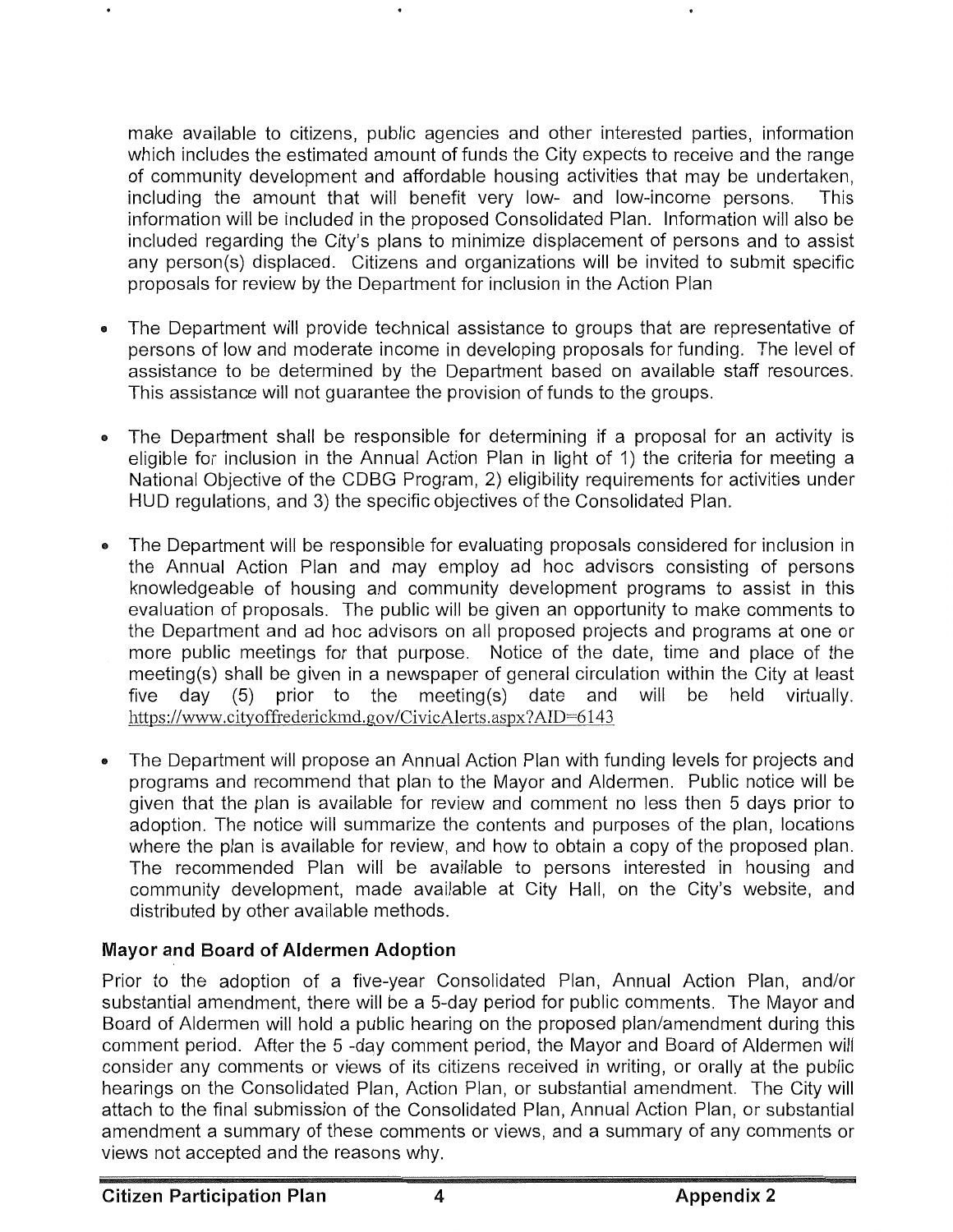# **Plan Amendments**

The City of Frederick may amend its Consolidated Plan as the need arises. Any substantial amendments to the Consolidated Plan or Action Plan will provide for a 5-day public comment period. Citizens will be provided with reasonable notice and an opportunity to comment on the proposed amendment.

Notice of the proposed amendment, a summary of its contents, the instructions on how to receive a copy of the amendment, and the final date for submission of written comments will be published in a newspaper of general circulation within the City at least 30 days prior to the Mayor and Board of Aldermen meeting at which the change will be considered. Copies of the proposed amendments will be made available at City Hall, on the City's website, and distributed by other available methods.

The following criteria will be used to determine whether a change is substantial enough to warrant an amendment to the Consolidated Plan or Action Plan:

- **New Activity**  a previously unidentified activity (based on HUD's Matrix Code system) will receive funding allocation to undertake an activity allowed under the program rules and regulations.
- **Change in Activity** Using the IDIS HUD Matrix Code, if the allocation of funding requires a change from one numeric code to another numeric code to undertake an activity allowed under the program rules and regulations.
	- o An example would be moving funds between 03A (Senior Center) to 16A (Historic Preservation) would require an amendment to the Consolidate Plan.
- **Change in Activity Location** Unless identified in the Action Plan as a citywide activity, a new or different specific activity location has been identified different than an activity location that has been previously identified in the plan.
- **Cancellation of a Funding A/location**  funding for a previously identified activity, program or project is canceled as originally stated in the plan.
- **Change in Funding Allocation**  an identified activity requires an increase or decrease in funding which exceeds fifty (50) percent of the original funding allocation.
- **Emergency Action Plan Amendments** It may be necessary to amend the Action Plan in response to emergencies. Notice of proposed emergency changes will be published in the newspaper at least 5 days prior to the Mayor and Board of Aldermen meeting at which the change will be considered.

The Mayor and Board of Aldermen will review and comment on all proposed substantial changes. Notice of proposed substantial changes will be distributed to the news media, distributed to persons interested in housing and community development, and published in